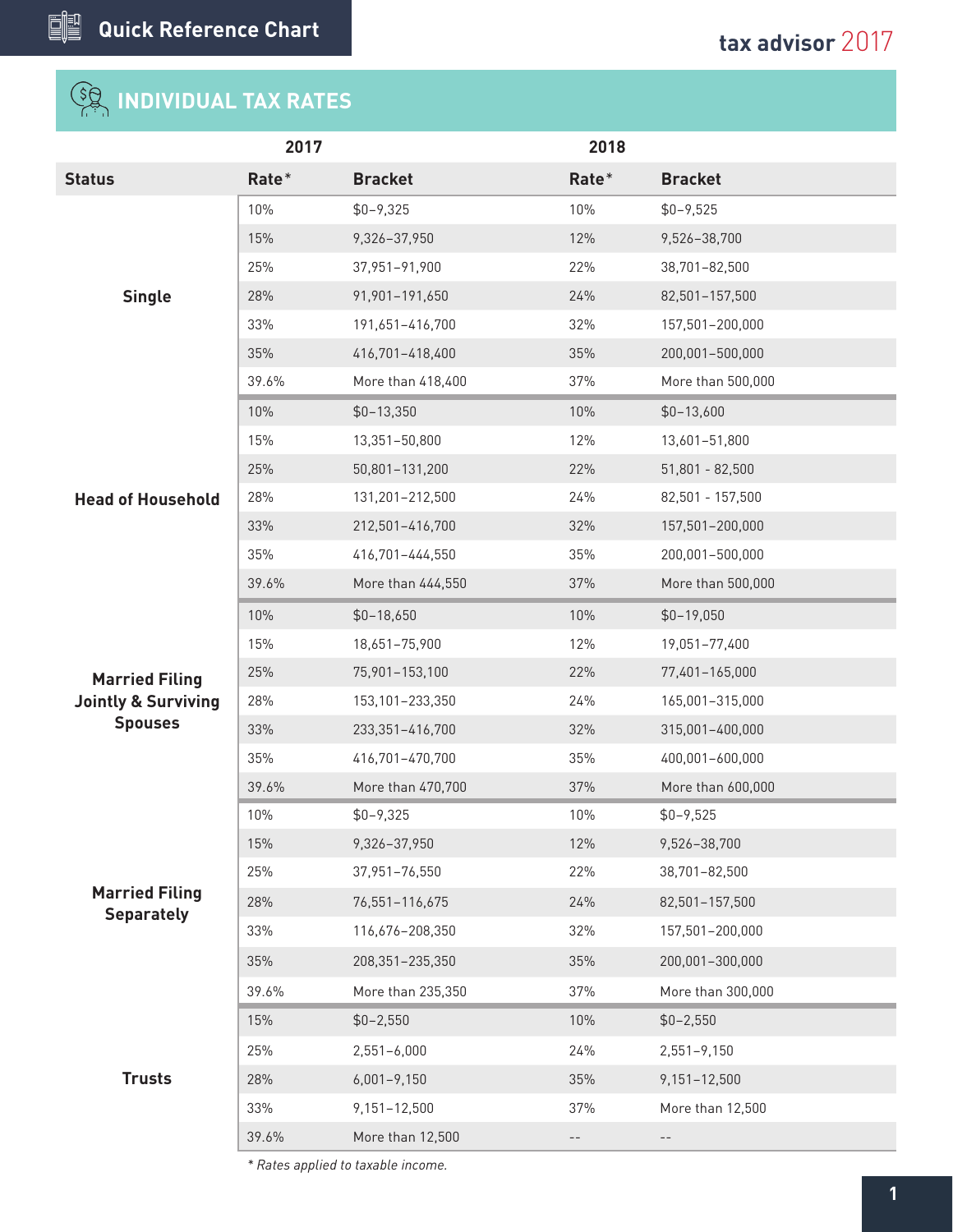| <b>BASIC STANDARD DEDUCTION</b>   |          |          |
|-----------------------------------|----------|----------|
|                                   | 2017     | 2018     |
| Married-Joint or Surviving Spouse | \$12,700 | \$24,000 |
| Head of Household                 | \$9,350  | \$18,000 |
| Single                            | \$6,350  | \$12,000 |
| Married-Separate                  | \$6,350  | \$12,000 |
| Dependent of Another              | \$1,050  | \$1,050  |
| Married-Joint & Over 65 or Blind  | \$13,950 | \$25,300 |
| Single & Over 65 or Blind         | \$7,900  | \$13,600 |

## **PERSONAL EXEMPTION**

 $7.0 \text{ N}$ 

|                           | 2017    | 2018 |
|---------------------------|---------|------|
| <b>Personal Exemption</b> | \$4,050 | N/A  |

| $\sim$ 0.00 $\pm$<br><b>ANNUAL GIFT TAX EXCLUSION</b> |          |          |
|-------------------------------------------------------|----------|----------|
|                                                       | 2017     | 2018     |
| <b>Exclusion per Person</b>                           | \$14,000 | \$15,000 |
|                                                       |          |          |

| <b>ESTATE TAX LIMIT</b>                                                                           |             |              |
|---------------------------------------------------------------------------------------------------|-------------|--------------|
|                                                                                                   | 2017        | 2018         |
| A filing is required for estates with combined gross assets<br>and prior taxable gifts exceeding: | \$5,490,000 | \$11,200,000 |

*Although estates falling below the filing threshold are not required to file, a return still could help the estate take advantage of portability, i.e., transferring unused estate exemption amounts between spouses.*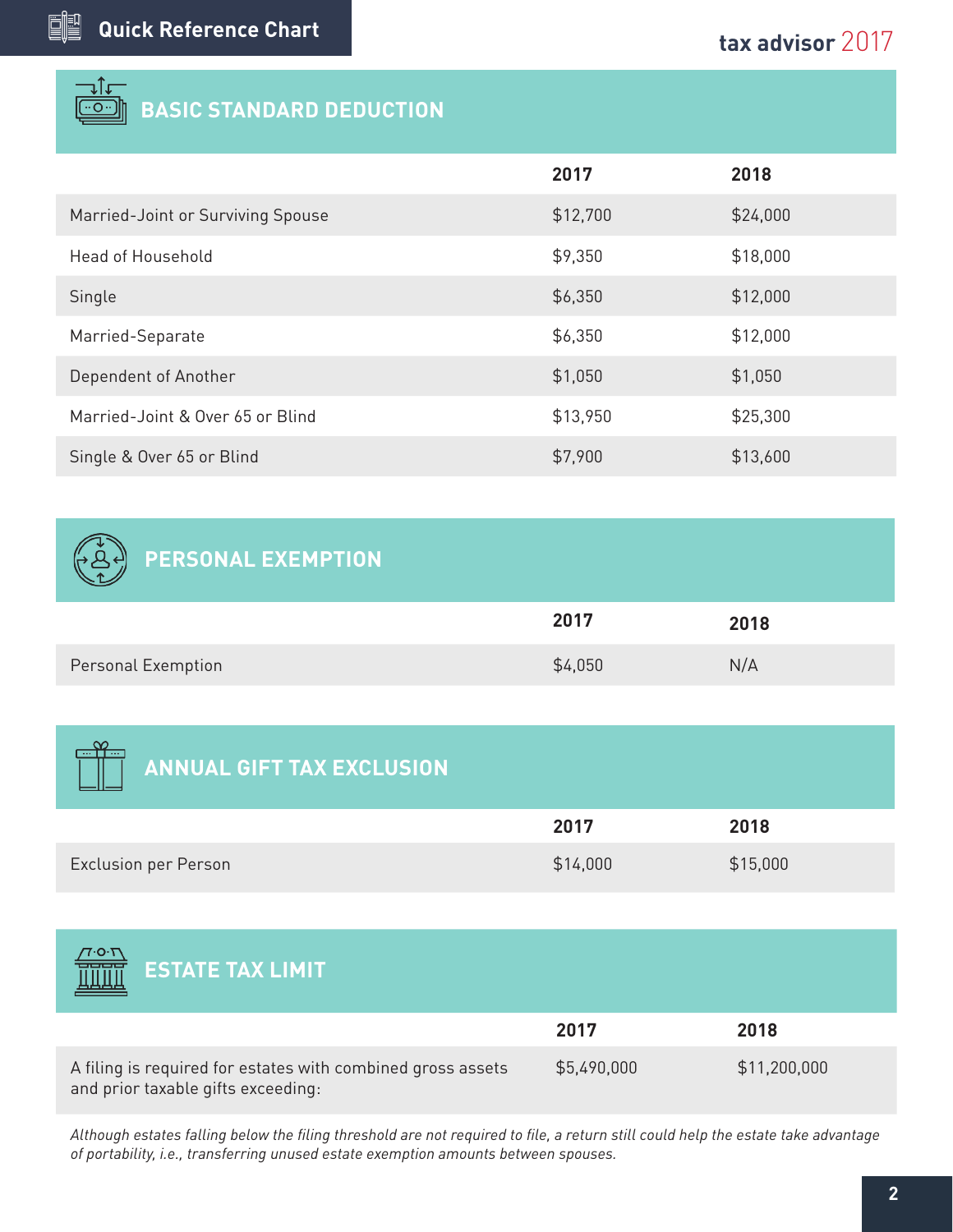# **DOCUMENTING YOUR CHARITABLE CONTRIBUTIONS**

| If You Donate           | Make Sure To:                                                                                                                                                                                                                                                                                                                                                                                                                                                                                                                                                         |
|-------------------------|-----------------------------------------------------------------------------------------------------------------------------------------------------------------------------------------------------------------------------------------------------------------------------------------------------------------------------------------------------------------------------------------------------------------------------------------------------------------------------------------------------------------------------------------------------------------------|
| <b>Cash</b>             |                                                                                                                                                                                                                                                                                                                                                                                                                                                                                                                                                                       |
| Less than \$250         | Keep a bank record, a receipt from a qualified organization or payroll deduction records.                                                                                                                                                                                                                                                                                                                                                                                                                                                                             |
| \$250 or More           | Before filing your return, retain acknowledgments of your contributions to qualified<br>organizations showing amounts, dates and any goods/services received in exchange.                                                                                                                                                                                                                                                                                                                                                                                             |
| <b>Noncash</b>          |                                                                                                                                                                                                                                                                                                                                                                                                                                                                                                                                                                       |
| Less than \$250         | Before filing your return, retain acknowledgments of your<br>contributions to qualified organizations showing amounts, dates and any goods or ser-<br>vices. Also keep reliable written records for each item of<br>contributed property.                                                                                                                                                                                                                                                                                                                             |
| \$250-\$500             | Before filing your return, retain acknowledgments of your contributions to qualified or-<br>ganizations showing amounts, dates and any goods/services received in exchange. Also<br>keep reliable written records for each item of contributed property.                                                                                                                                                                                                                                                                                                              |
| $$501 - $5,000$         | Before filing your return, retain acknowledgments of your contributions to qualified<br>organizations showing amounts, dates and any goods/services received in exchange.<br>Also keep reliable written records for each item of contributed property; include how you<br>obtained the property, date acquired and donated and cost or other basis.                                                                                                                                                                                                                   |
| More than<br>\$5,000    | Before filing your return, retain acknowledgments of your contributions to qualified<br>organizations showing amounts, dates and any goods/services received in exchange.<br>Also, keep reliable written records for each item of contributed property, including<br>purchase date, method and basis in the property donated. In addition, you must obtain a<br>qualified written appraisal complete with the appraiser's signature on Form 8283. Note:<br>Appraisal not required if donating publicly traded stock.                                                  |
| \$500,000 or<br>Greater | Before filing your return, retain acknowledgments of your contributions to qualified<br>organizations showing amounts, dates and any goods/services received in exchange.<br>Also, keep reliable written records for each item of contributed property, including<br>purchase date, method and basis in the property donated. In addition, you must<br>obtain and attach to your return a qualified written appraisal, and the appraiser must<br>complete and sign Form 8283, Section B, Part III. Note: Appraisal not required if<br>donating publicly traded stock. |

An organization generally must give you a written statement if it receives a payment from you of more than \$75 (and is part of a contribution and part for goods and services).

\* Refer to IRS Publication 526 for detailed explanations.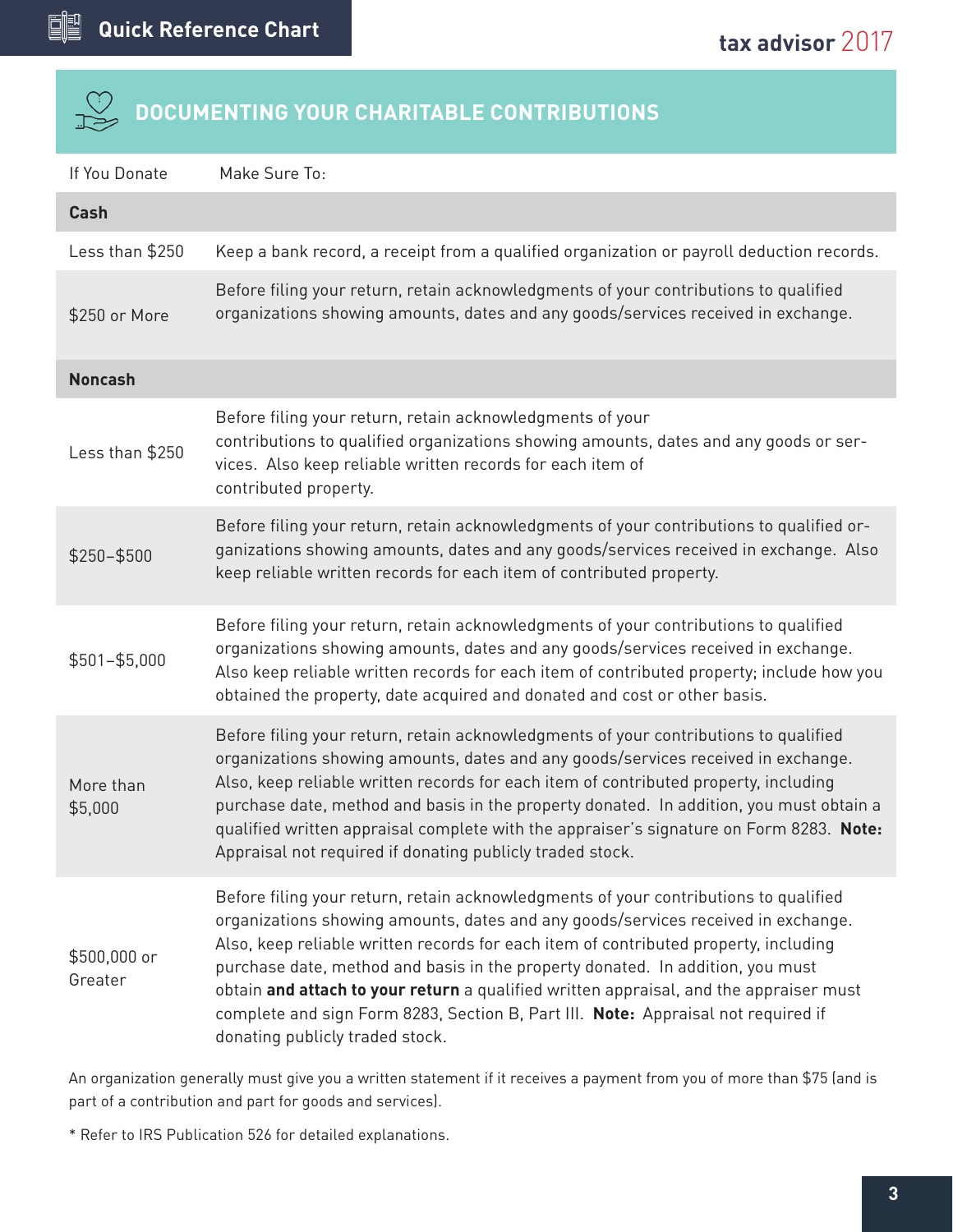# **HEALTH SAVINGS ACCOUNTS**

|                                                     | 2017                         | 2017                             | 2018                         | 2018                             |
|-----------------------------------------------------|------------------------------|----------------------------------|------------------------------|----------------------------------|
|                                                     | Self-Only<br><b>Coverage</b> | <b>Family</b><br><b>Coverage</b> | Self-Only<br><b>Coverage</b> | <b>Family</b><br><b>Coverage</b> |
| Deductible Contributions                            | \$3,400                      | \$6,750                          | \$3,450                      | \$6,900                          |
| High-Deductible Health<br>Plan - Minimum Deductible | \$1,300                      | \$2,600                          | \$1,350                      | \$2,700                          |
| Maximum Out-of-Pocket Expenses                      | \$6,550                      | \$13,100                         | \$6,650                      | \$13,300                         |

*Out-of-pocket expenses generally don't include the cost of insurance premiums. Catch-up contributions for individuals and their spouses who have reached age 55 before the close of the tax year may make additional contributions in 2017 and 2018 up to \$1,000. A one-time transfer from an IRA, health flexible spending account or a health reimbursement arrangement can be made to an HSA.*

| <b>FICA TAX SCHEDULE</b>                      |              |                     |                  |  |
|-----------------------------------------------|--------------|---------------------|------------------|--|
|                                               | 2017 & 2018  | 2017                | 2018             |  |
|                                               | <b>Rates</b> | <b>Wage Base</b>    | <b>Wage Base</b> |  |
| Social Security - Employee                    | 6.20%        | \$127,200           | \$128,400        |  |
| Social Security - Employer                    | 6.20%        | \$127,200           | \$128,400        |  |
| Medicare - Employee<br>(\$200,000 or less)    | 1.45%        | \$200,000 or less   |                  |  |
| Medicare - Employee<br>(more than \$200,000)* | 2.35%        | More than \$200,000 |                  |  |
| Medicare - Employer                           | 1.45%        | Unlimited           |                  |  |

*\* Employer required to withhold the additional 0.9 percent Medicare tax on all wages greater than \$200,000 without regard to employee's income tax return filing status.*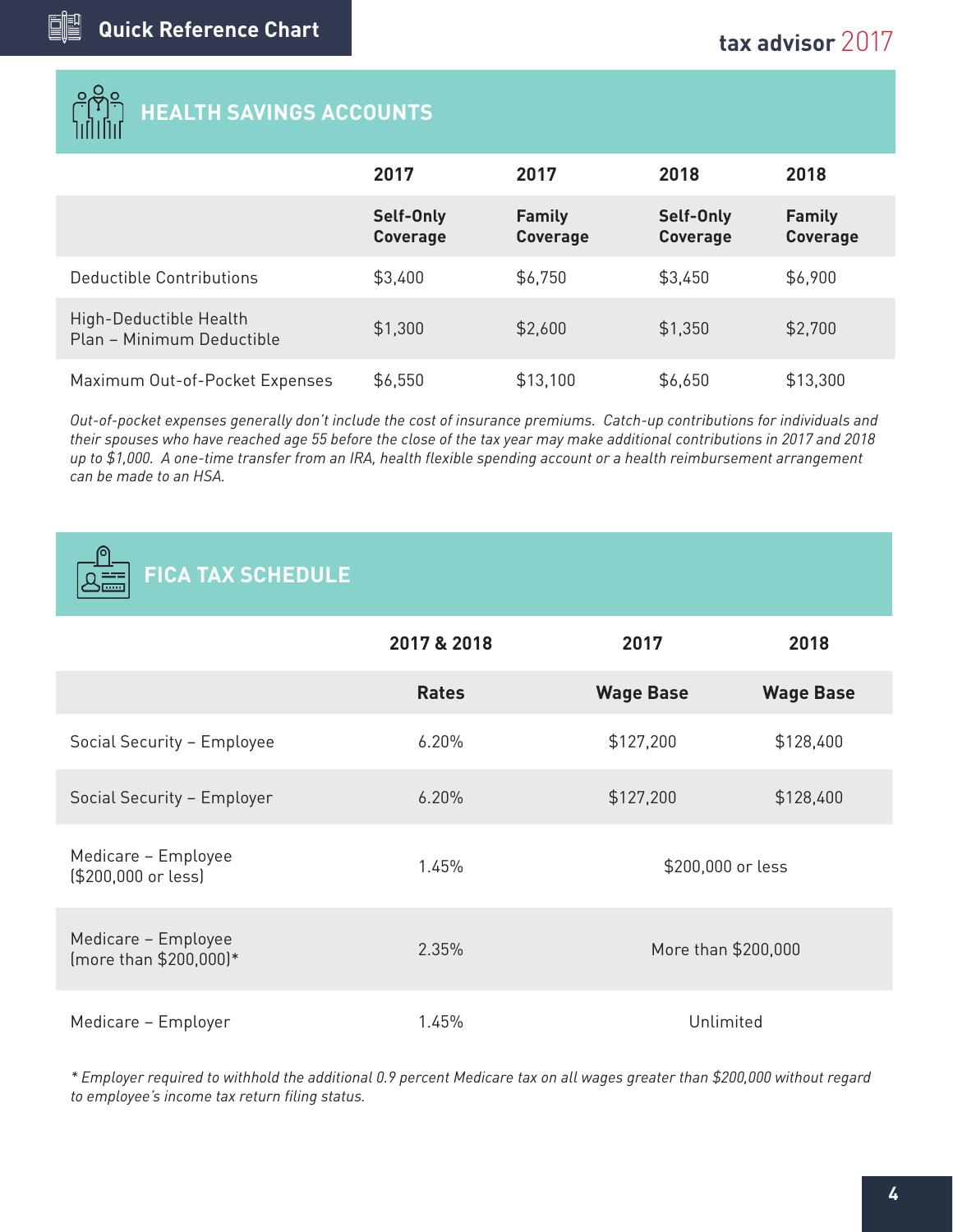

### **SECTION 179 LIMITS & COST THRESHOLDS**

|                             | 2017        | 2018        |
|-----------------------------|-------------|-------------|
| Election to Expense Up To   | \$510,000   | \$1,000,000 |
| <b>Phase-Out Limitation</b> | \$2,030,000 | \$2,500,000 |

### **DEPRECIATION OF AUTOS & CERTAIN TRUCKS, VANS & SUVS**

|                                                        | 2017         |                                |              | 2018                           |
|--------------------------------------------------------|--------------|--------------------------------|--------------|--------------------------------|
|                                                        | <b>Autos</b> | <b>Trucks, Vans</b><br>& SUVs* | <b>Autos</b> | <b>Trucks, Vans</b><br>& SUVs* |
| First-Year Depreciation**                              | \$3,160      | \$3,560                        | \$10,000     | \$10,000                       |
| Second-Year Depreciation                               | \$5,100      | \$5,700                        | \$16,000     | \$16,000                       |
| <b>Third-Year Depreciation</b>                         | \$3,050      | \$3,450                        | \$9,600      | \$9,600                        |
| Fourth-Year Depreciation &<br>Each Succeeding Tax Year | \$1,875      | \$2,075                        | \$5,760      | \$5,760                        |

*\* Generally applies to trucks and vans with a gross (loaded) vehicle weight of no more than 6,000 pounds. For SUVs the table generally applies to vehicles with a gross unloaded vehicle weight of no more than 6,000 pounds.*

*\*\* First-year depreciation is increased by \$8,000 if the vehicle qualifies for bonus depreciation; phased down in 2018 and 2019 to \$6,400 and \$4,800, respectively, for automobiles acquired before September 28, 2017, but placed in service after September 27, 2017.*

### **STANDARD MILEAGE RATES**

|                  | 2017                | 2018                |
|------------------|---------------------|---------------------|
| <b>Business</b>  | 53.5 Cents per Mile | 54.5 Cents per Mile |
| Charitable       | 14 Cents per Mile   | 14 Cents per Mile   |
| Medical & Moving | 17 Cents per Mile   | 18 Cents per Mile   |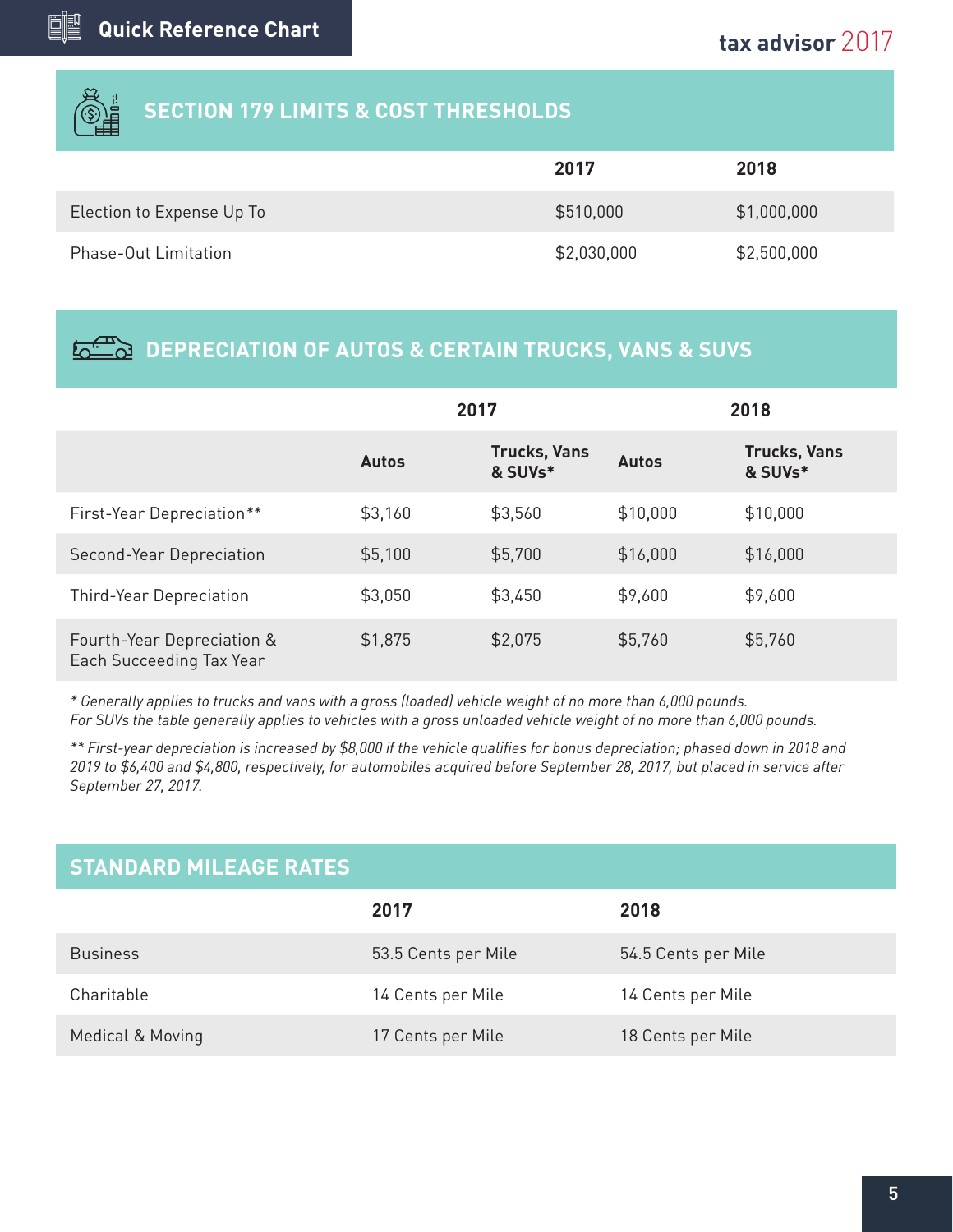

Individuals 50 and older can make elective catch-up contributions to their retirement accounts. The catch-up amounts are in addition to the existing contribution limits, making the maximum allowed elective deferral retirement contributions:

|                                                           | 2017     | 2018     |
|-----------------------------------------------------------|----------|----------|
| 401(k), 403(b), 457 & SAR-SEP Plans - Younger than Age 50 | \$18,000 | \$18,500 |
| 401(k), 403(b), 457 & SAR-SEP Plans - Age 50 & Older      | \$24,000 | \$24,500 |
| Traditional & Roth IRAs - Younger than Age 50             | \$5,500  | \$5,500  |
| Traditional & Roth IRAs - Age 50 & Older                  | \$6,500  | \$6,500  |
| SIMPLE Plans - Younger than Age 50                        | \$12,500 | \$12,500 |
| SIMPLE Plans - Age 50 & Older                             | \$15,500 | \$15,500 |

*Elective deferrals are amounts an employee instructs the employer to take out of regular pay and put into a pension account. Employers with profit-sharing plans are required to contribute funds to employees' pension accounts. The total sum of an employee's combined pension contributions can't exceed \$54,000 for 2017 or \$55,000 for 2018. An employer's tax deduction for contributions can't exceed 25 percent of all employees' annual compensation, taking into account individual compensation. The annual benefit limitation for defined benefit plans is a limit of \$215,000 for 2017 and \$220,000 for 2018.*

### **PEASE\* & PEP\*\* LIMITATION**

|                                   | 2017      | 2018 |
|-----------------------------------|-----------|------|
| Married-Joint or Surviving Spouse | \$313,800 | N/A  |
| <b>Head of Household</b>          | \$287,650 | N/A  |
| Single                            | \$261,500 | N/A  |
| Married-Separate                  | \$156,900 | N/A  |

*\* Certain itemized deductions are reduced by 3 percent of the amount in excess of the AGI thresholds listed in the table, but will not reduce the total amount of itemized deductions by more than 80 percent.*

*\*\* Personal exemptions are reduced by 2 percent for each \$2,500 (\$1,250 for married filing separately) by which AGI exceeds the threshold amounts listed in the table.*



## **KIDDIE TAX**

|                                   | 2017    | 2018    |
|-----------------------------------|---------|---------|
| Child's Unearned Income Threshold | \$2,100 | \$2,100 |